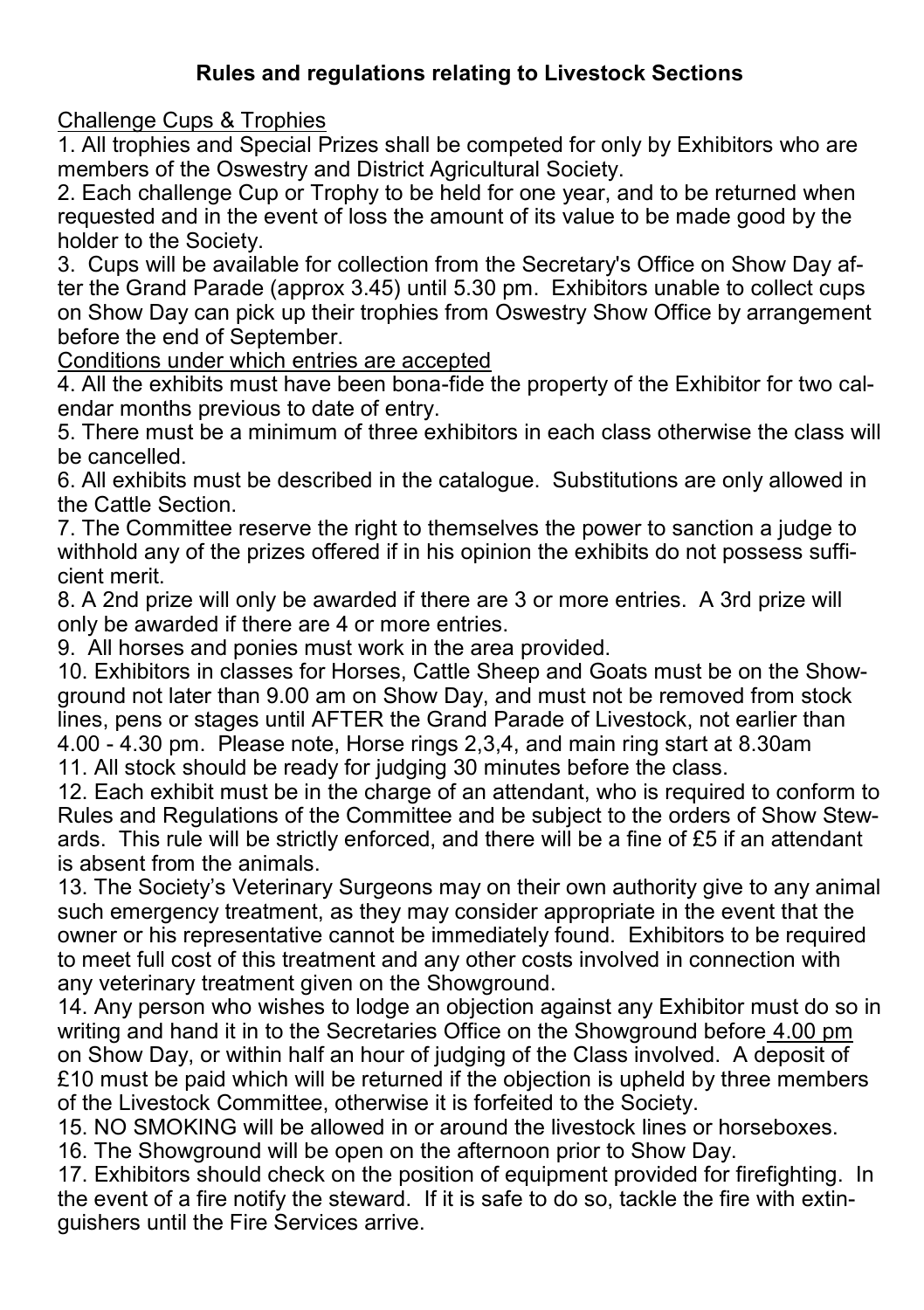18. Judges & stewards have the delegated power of the Society to enforce the Rules & Regulations relating to livestock entries. THE SOCIETY WILL NOT AC-CEPT ABUSIVE BEHAVIOUR TOWARDS JUDGES & STEWARDS.

19. The Chief Steward of each livestock section have the discretionary powers to excuse the parading of an animal where it is unruly and likely to upset or cause damage to other animals; attendants or the general public.

20. Prize Money for Cattle and Sheep Exhibitors, payment will be made on the day of the Show from the Judges Marquee next to the Secretary's Office BEFORE 5pm. Please ensure that your Prize Money is collected on Show Day – any Prize Money not collected will be deemed a donation to the Oswestry & District Agricultural Society.

21. Prize entries in the Horse and Cattle Classes must take part in the Grand Parade. Exhibits to wear numbers and prize rosettes.

IMPORTANT: ALL CHAMPIONS, RESERVE CHAMPIONS AND/OR 1<sup>ST</sup> PLACED PRIZE WINNERS ARE REQUIRED TO JOIN THE GRAND PARADE. FAILURE TO COMPLY WITH THIS RULE WILL RESULT IN PRIZE MONEY BEING FORFEIT-ED. ALL 2<sup>ND</sup> AND 3<sup>RD</sup> PLACED PRIZE WINNERS ARE INVITED AND ENCOUR-AGED TO JOIN THE GRAND PARADE A GRAND PARADE RAFFLE - £100 PRIZE KINDLY SPONSORED BY BOWEN SON & WATSON FOR THE HORSE SECTION AND - £100 PRIZE KINDLY SPONSORED BY OSWESTRY LIVE-STOCK AUCTION FOR THE CATTLE SECTION TO BE PRESENTED IN THE MAIN RING

22. Exhibitors are requested to fix rosettes on prize-winning animals or their stalls after judging.

23. All horses and ponies in height restricted classes must on instruction of the judge or any official of the Society produce a certificate of height or be measured by the Society's Veterinary Surgeon.

24. Exhibitors should ensure they are acquainted with regulations at start of Cattle and Sheep sections.

25. There is to be no movement off the Showground of any livestock vehicles during the Grand Parade.

DISCLAIMER OF LIABILITY

26.In this clause the term Exhibitor shall include persons taking part in any competition or display arranged by the Show Committee, and the owner of any animal, plant, machinery, or other thing involved in any such competition or display or otherwise exhibited on the Showground. Save for death or personal injury caused by negligence of the Committee, its servants or agents, the Committee will not be responsible for death, injury, disease, damage or loss caused to any exhibitor or to any animal, article, plant, machinery or thing of whatever nature brought onto the Showground by the said exhibitor from whatever cause death, injury, disease, damage or loss arises.

(Save as aforesaid) the Exhibitor shall indemnify the Committee against all claims, damages and expenses whatsoever in any way arising out of the presence of the exhibitor, his servants, agents, exhibits, vehicles or equipment on the show ground and shall assume full responsibility, therefore.

Acceptance of the foregoing previsions shall be a condition of entry. Exhibitors are advised to insure against fire and other appropriate risk not only as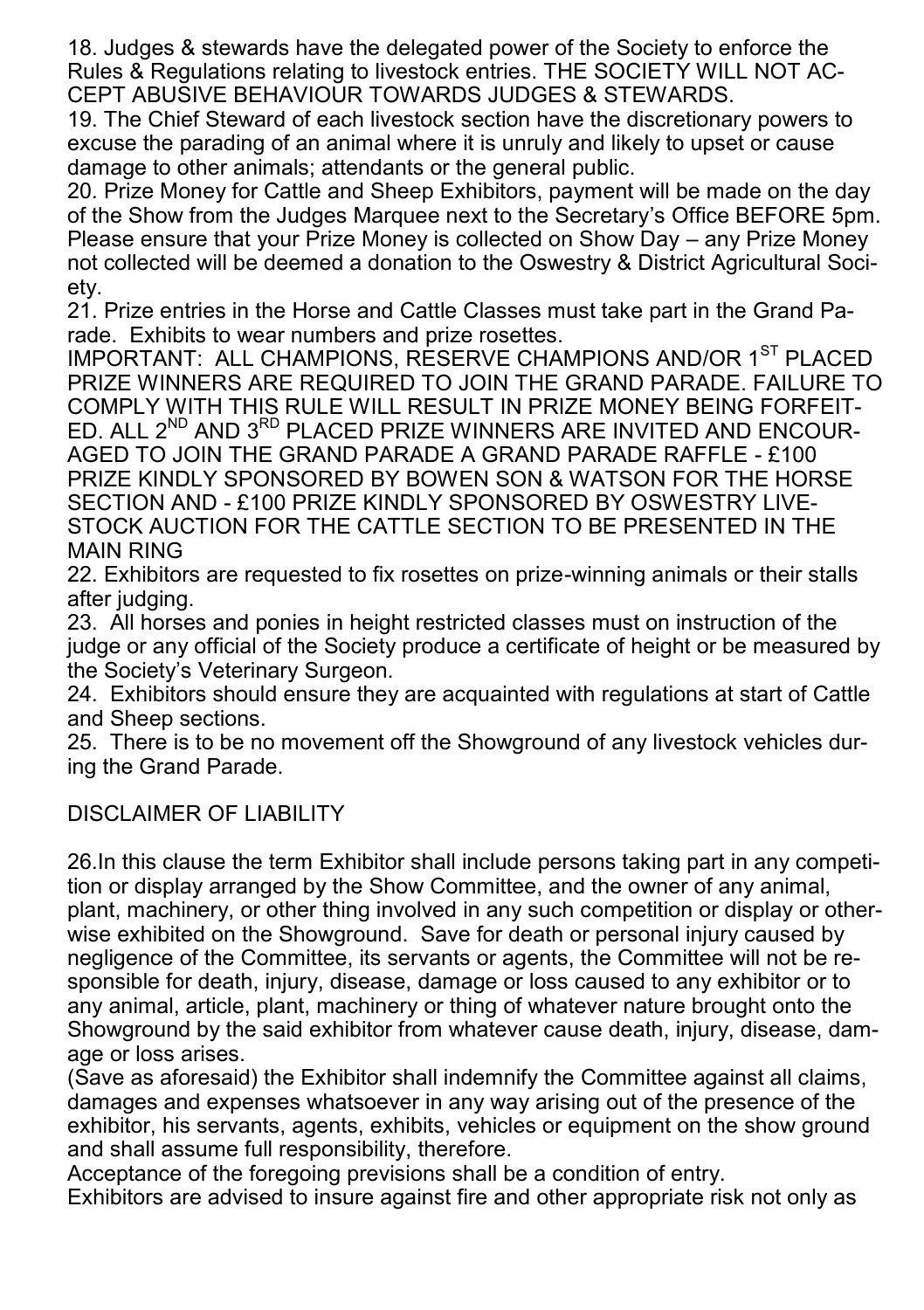28. The Society has taken all reasonable measures to ensure the health and safety of everyone present. For these measures to be effective, everyone must take all reasonable precautions to avoid and prevent accidents occurring and must obey the instructions of the organisers and all officials and stewards. The Society, its officers and servants or agents shall not be responsible for any injury, damage or loss however caused to any animal, article or other property belonging to the exhibitor and the exhibitor agrees to indemnify the Society in respect of any costs in connection with any claims made upon the Society as a result of the action or omission of the exhibitor or any employee of the exhibitor.

Each exhibitor shall be solely responsible for any loss, injury or damage that may be done to, or occasioned by or arising from any animal, article or property exhibited or brought on to the Showground by him and he shall indemnify and hold harmless the Society from and against all actions, suits, expenses and claims on account of or in respect of any such damage or injury which may be so caused or occasioned

The Society, its officers or servants will not be liable for any errors or mistakes that may happen in placing or penning the stock or articles to be exhibited but the servants in charge of the same must see that they are placed according to their entries.

OSWESTRY SHOW HOLDING NO. 35/145/8003

All dogs are All dogs are strictly prohibited from all areas of the livestock field. In the interests of health and safety, this rule will be strictly enforced on show day.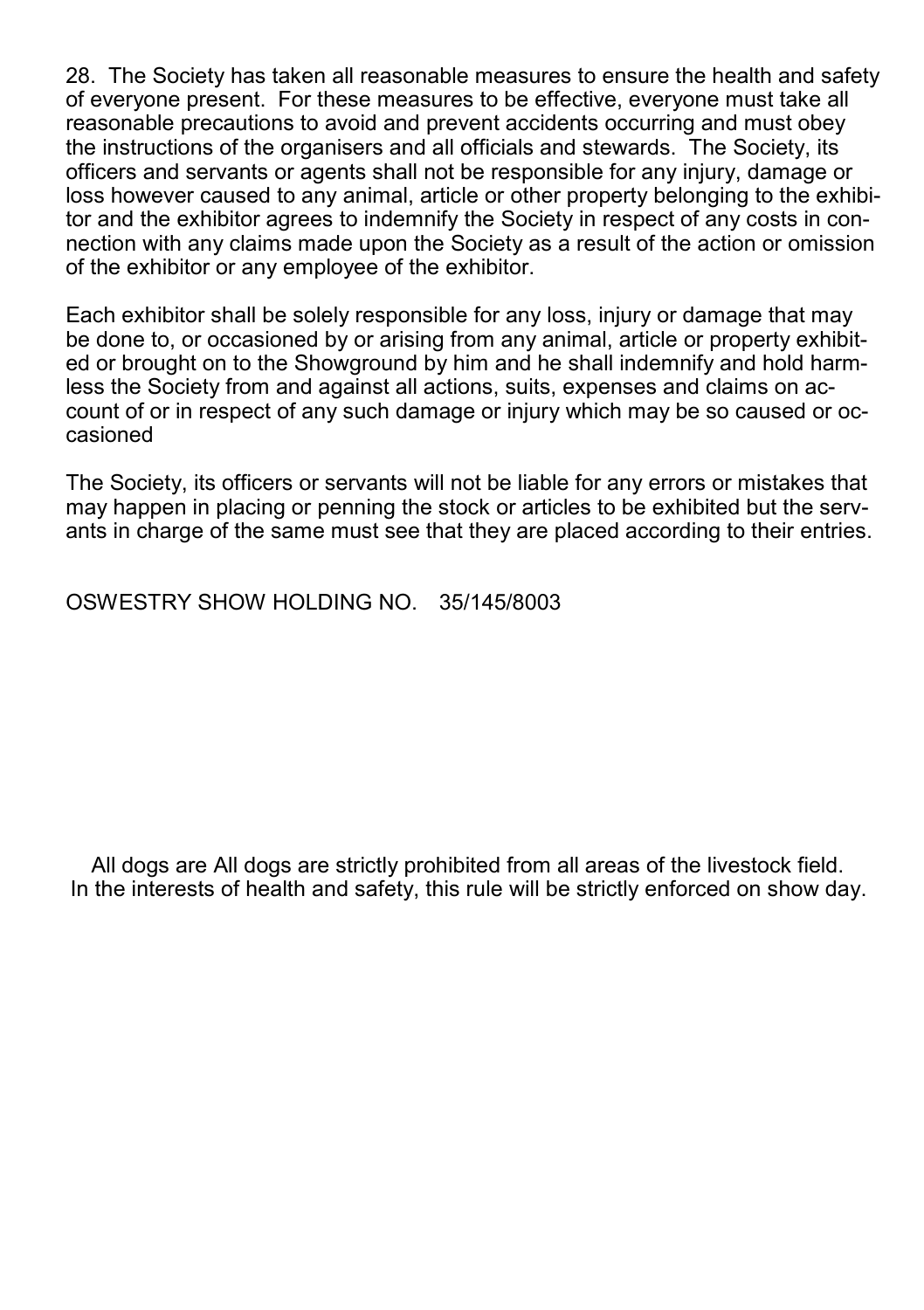## **RARE, MINORITY & TRADITIONAL BREEDS**

RBST is a non-governmental dedicated to protecting the genetic diversity of Britain's native livestock. Our vision is to encourage the conservation, keeping and understanding of native livestock breeds, both for intrinsic value and for their significant contribution to wider sustainability.

Note: NEW TIME – DARTMOOR JUDGING STARTING AT 9.30am

Note: Entries in these classes are not eligible for Special Prizes 71, 77, 92–98 & 130–136.

Judging:

9.30am Greyface Dartmoor. 10.00am Cattle. 10.00am Longwood, Closewool, Hill Heath and Primitive & Pigs

#### **Entry Fees -**

Cattle - All Classes £5.50 Sheep - All Classes £3.50 Pigs - All Classes £3.50

### **Prize Money -**

**Cattle** 1st £40.00 - 2nd £30.00 - 3rd £20.00 unless otherwise stated

Sheep 1st £15.00 - 2nd £10.00 - 3rd £8.00 unless otherwise stated

Pigs 1st £15.00 - 2nd £10.00 - 3rd £8.00 unless otherwise stated

#### SPECIAL PRIZES

179 PERPETUAL CHALLENGE CUP presented by Cliff Evans (Knockin) Ltd is awarded for the best exhibit by any Shropshire Group member.

183 THE HILARY JENKS MEMORIAL CUP is awarded for the overall Champion.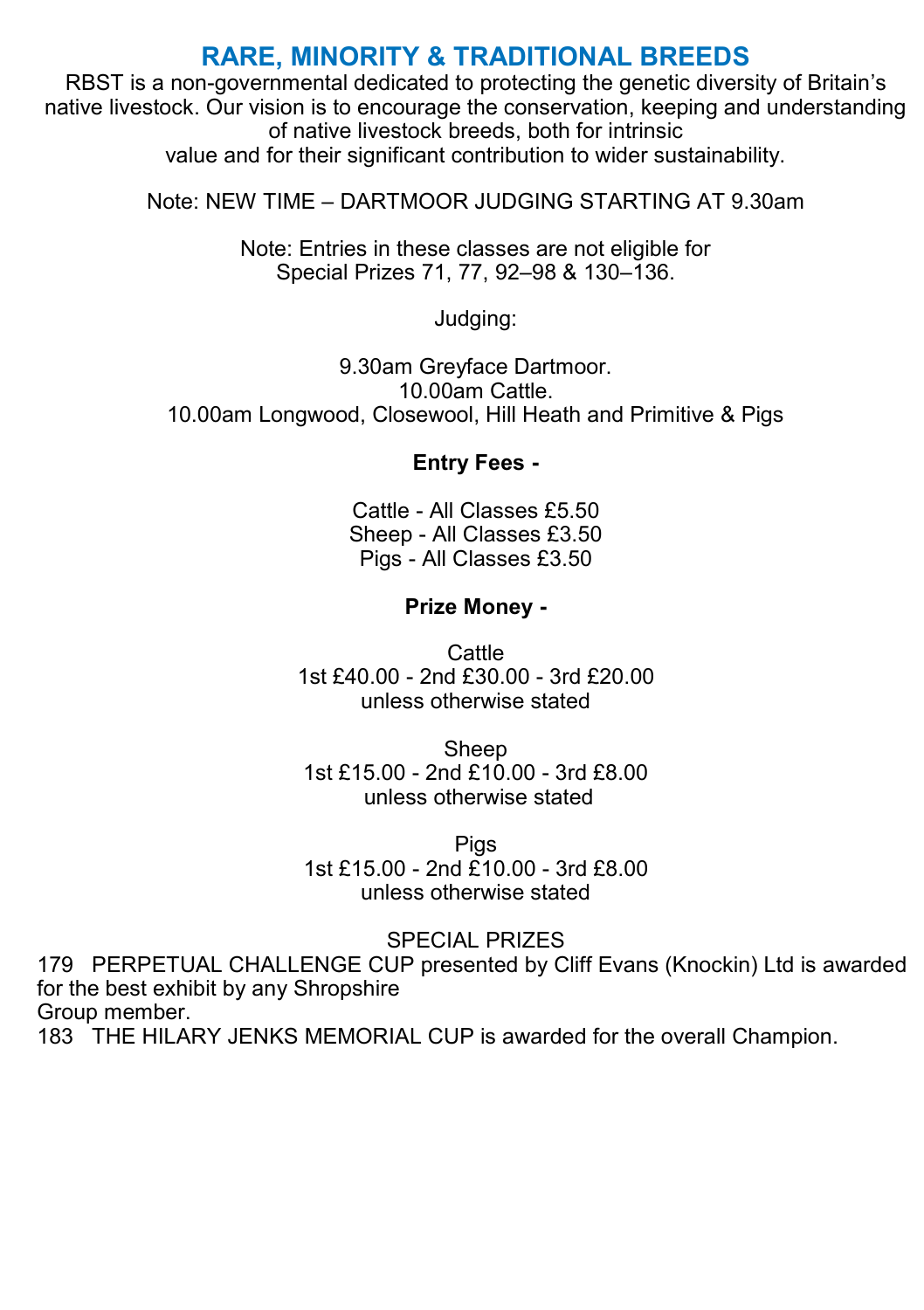# **CATTLE SECTION**

Brucellosis Scheme Rules

Cows or heifers calving at the Show before the time of judging WILL NOT BE ALLOWED TO COMPETE. Cows or heifers, which appear about to calve will be placed in isolation and after calving returned home as soon as practicable. Cows or heifers showing any abnormal discharge or which appear about to abort or which do abort WILL NOT BE ALLOWED TO COMPETE and will be placed in isolation at once. As soon as samples have been taken the animals together with all other Show animals from the same registered premises MUST BE returned home and will not be allowed to compete.

EBL REGULATIONS NO LONGER APPLY DUE TO THE COUNTRY BEING EBL FREE

CATTLE PASSPORTS.

Each animal that arrives at the Showground must have the following documents:- Chequebook style passport (CPP13)

or

Certificate of Registration (CHR3)

or

Certificate of Registration and blue/green passport (CPP1)

When an animal moves to and from a Showground, the following steps need to be followed: -

Keepers report off movement to BCMS

Show Secretary reports movements on and off Showground

Keeper reports movement back onto farm to BCMS

OSWESTRY SHOW HOLDING NO. 35/145/8003

### SUBSTITUTION SCHEME

Animals unable to attend can be substituted by another animal. All details must be given to the Secretary's Office and the Chief Cattle Steward before judging.

#### AMALGAMATION OF CLASSES

The Committee reserves the right to cancel or amalgamate any Class where there are insufficient entries. Any pure bred beef breed with less than 2 exhibitors in a section will be amalgamated into the Any Other Beef Breed section.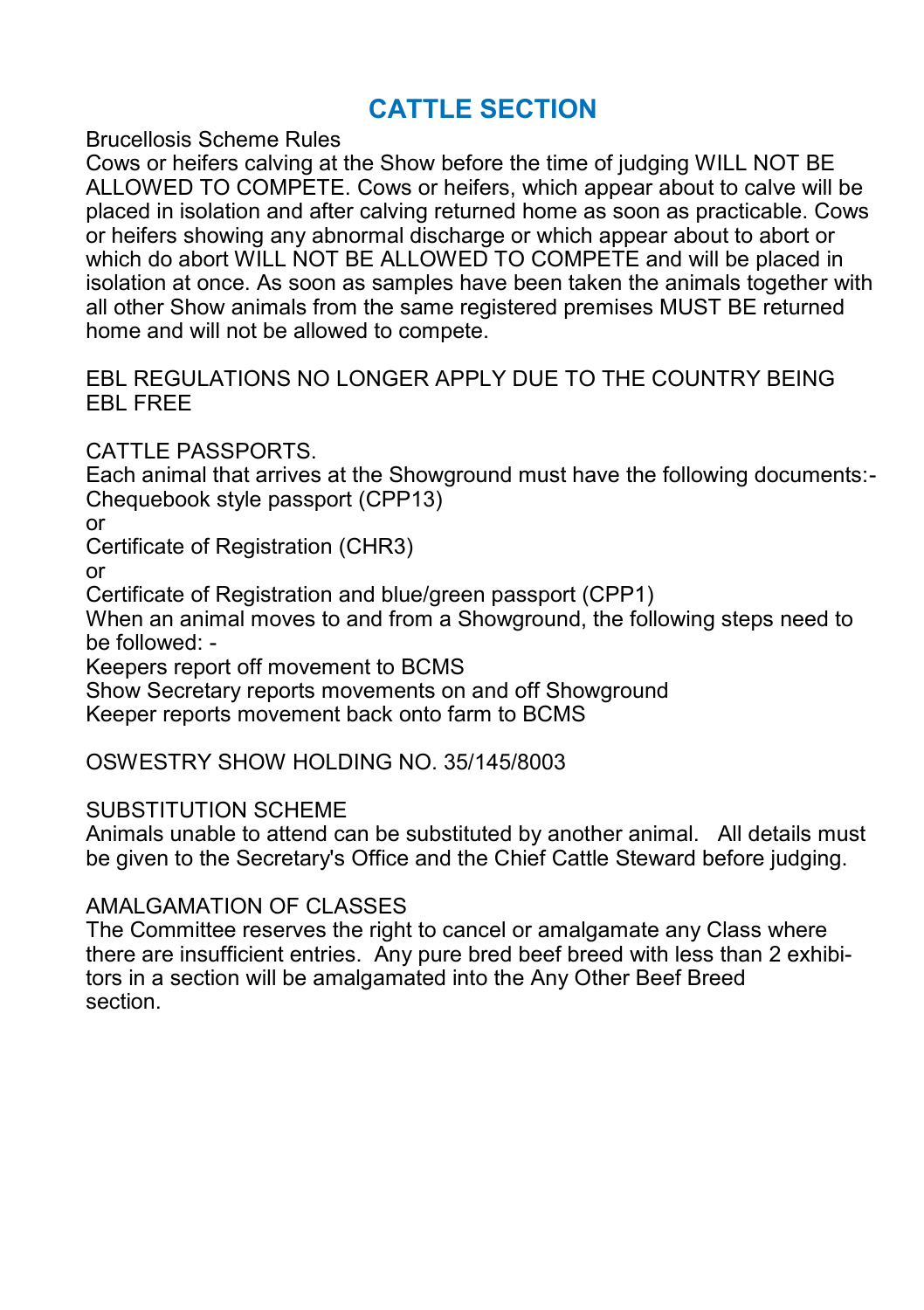# **CATTLE**

**Class RB274 BULL**, any age  **Class RB275 HEIFER Class RB276 FEMALE**, in milk  **Class RB277 FEMALE**, dry  **Class RB278 CALF**, up to 6 months of age

## **Classes 276 & 277** may be amalgamated if not enough entries

SPECIAL PRIZES

176 PERPETUAL CHALLENGE CUP presented by A & A Peate Ltd, Maesbury is awarded for the champion exhibit in the cattle classes.

177 THE PINGUIS CUP presented by John Williams is awarded for the Champion Heifer in the cattle classes.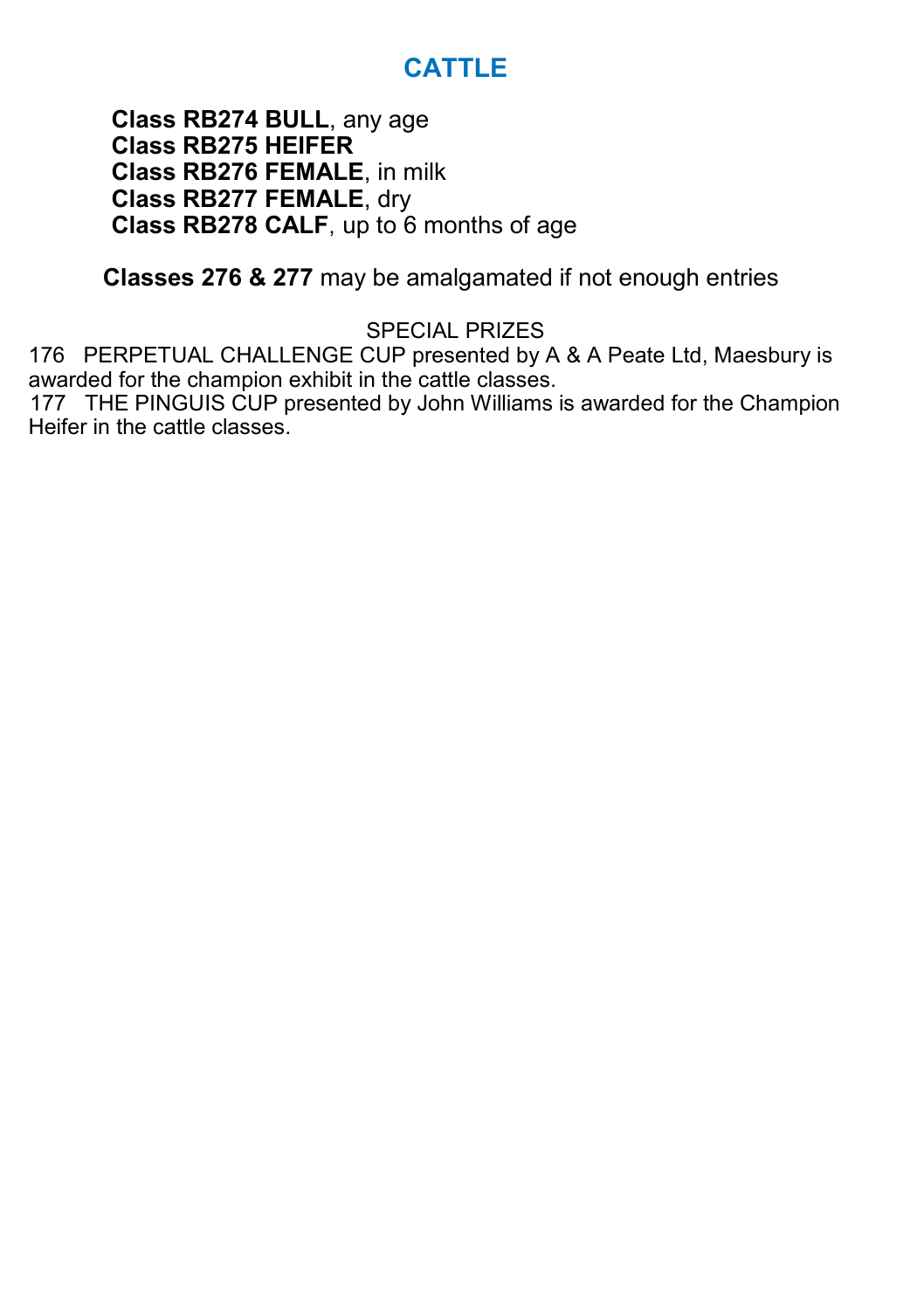## **SHEEP**

MAEDI VISNA ACCREDITED FLOCK SCHEME

The onus is on the MV/CAE Accredited Flock owners and exhibitors to take appropriate measures to avoid close contact with nonscheme sheep and goats.

A. MV/CAE Health Declarations must be validated prior to unloading of stock; these will need to be handed in with Movement

Licence - failure to do so could cause the exhibitors to lose their MV/CAE accredited staus.

B. Sheep from Accredited flocks must be accompanied by a green SAC Veterinary certificate that must be handed to the steward

on the entrance to the Sheep Section on the Showground.

C. Separate transport must be used for accredited and non-accredited sheep; and there will be separate unloading points clearly marked.

D. In open penning there will be 2m space between penning of accredited and non-accredited sheep.

E. There will be separate watering facilities for accredited and non-accredited sheep.

F. Accredited and non-accredited sheep may be allowed in the same ring, but should be led by a halter or collar and there should

be a 2m space between different categories. It is accepted that judges will need to pass between and handle the sheep, but any

examination such as mouthing should be carried out by the handler for the judge's inspection.

G. If any accredited sheep come into close contact with non-accredited sheep, it must on return to its own or other scheme

premises assume the status of contact sheep. Generally this will require isolation and testing at 6-9 months intervals until status is regained.

### SCRAPIE MONITORED SHEEP

When signing the entry form the owner of the sheep will be declaring and confirming that all females of all breeds will be entering

and exhibiting ewes that have not lambed within 30 days prior to entry to the Show, or ewes in lamb or running with the ram. No

separate provisions are made for Scrapie Monitored Sheep.

EXHIBITORS SHOULD NOTE THAT THEY ARE LIABLE TO PROSECUTION IF THEY SHOW SHEEP WITH TAILS DOCKED TOO SHORT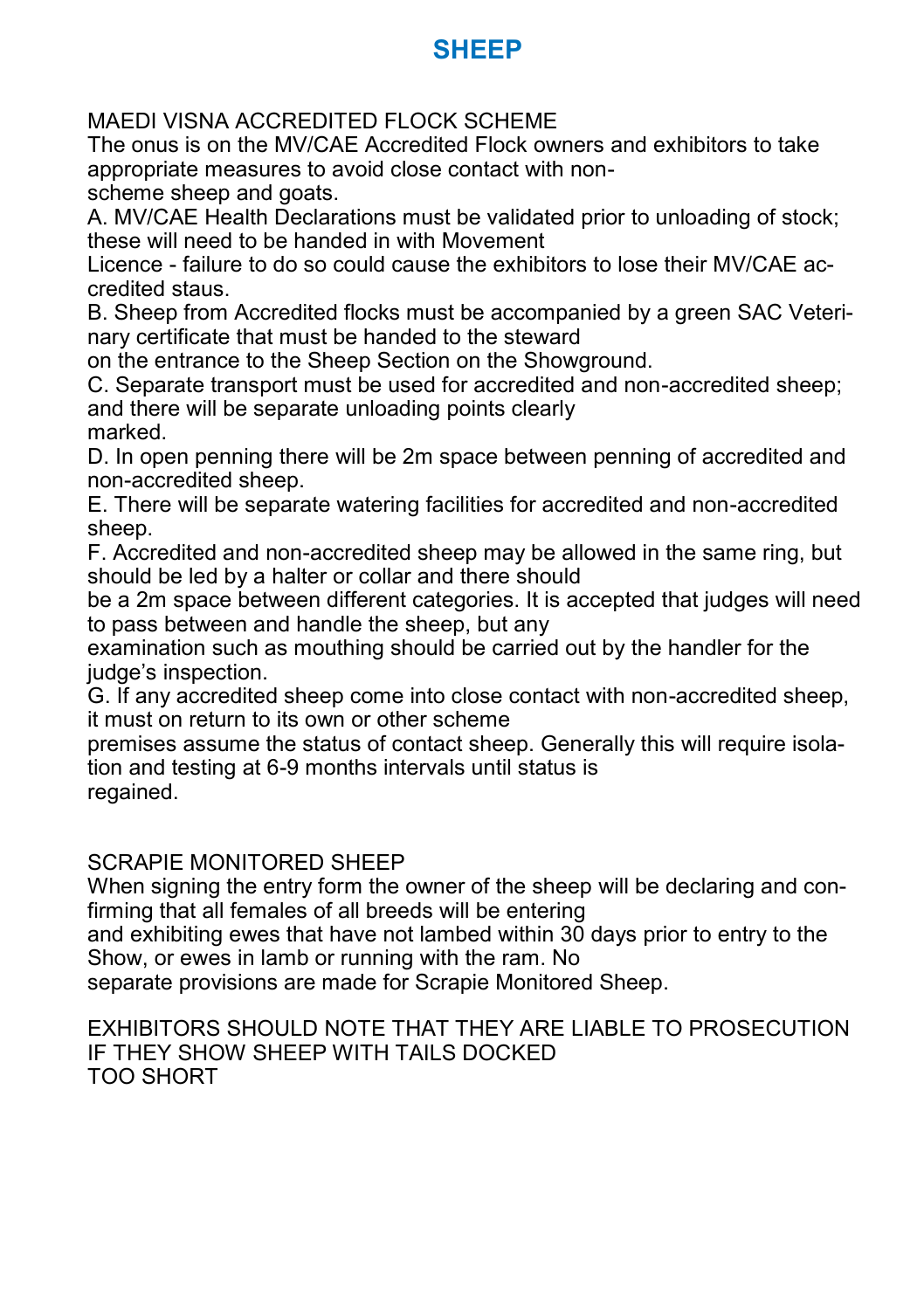## **SHEEP – WENSLEYDALE**

**Class RB289 WENSLEYDALE RAM** over 2 years of age **Class RB290 WENSLEYDALE EWE** any age **Class RB291 WENSLEYDALE RAM LAMB** born 2022 **Class RB292 WENSLEYDALE EWE LAMB** born 2022 **Class RB293 WENSLEYDALE SHEARLING RAM**

## **SHEEP - CLOSEWOOL**

*To include Southdowns, Ryeland, Oxford Downs and Dorset Downs*

**Class RB294 CLOSEWOOL RAM** over 2 years of age **Class RB295 CLOSEWOOL EWE** Any age **Class RB296 CLOSEWOOL RAM LAMB** born 2022 **Class RB297 CLOSEWOOL EWE LAMB** born 2022 **Class RB298 CLOSEWOOL SHEARING RAM**

# **SHEEP - GREYFACED DARTMOOR**

**Class RB299 GREYFACED DARTMOOR RAM** over 2 years of age **Class RB300 GREYFACED DARTMOOR EWE** 2 years or over **Class RB301 GREYFACED DARTMOOR SHEARLING EWE Class RB302 GREYFACED DARTMOOR RAM LAMB** born 2022 **Class RB303 GREYFACED DARTMOOR EWE LAMB** born 2022 **Class RB304 GREYFACED DARTMOOR SHEARLING RAM**

## **SHEEP - HILL & HEATH**

*To include Black Welsh Mountain,Badger Faced, Jacobs and Clun*

**Class RB305 HILL AND HEATH RAM** over 2 years of age **Class RB306 HILL AND HEATH EWE** any age **Class RB307 HILL AND HEATH EWE LAMB** born 2022 **Class RB308 HILL AND HEATH RAM LAMB** born 2022 **Class RB309 HILL AND HEATH SHEARLING RAM**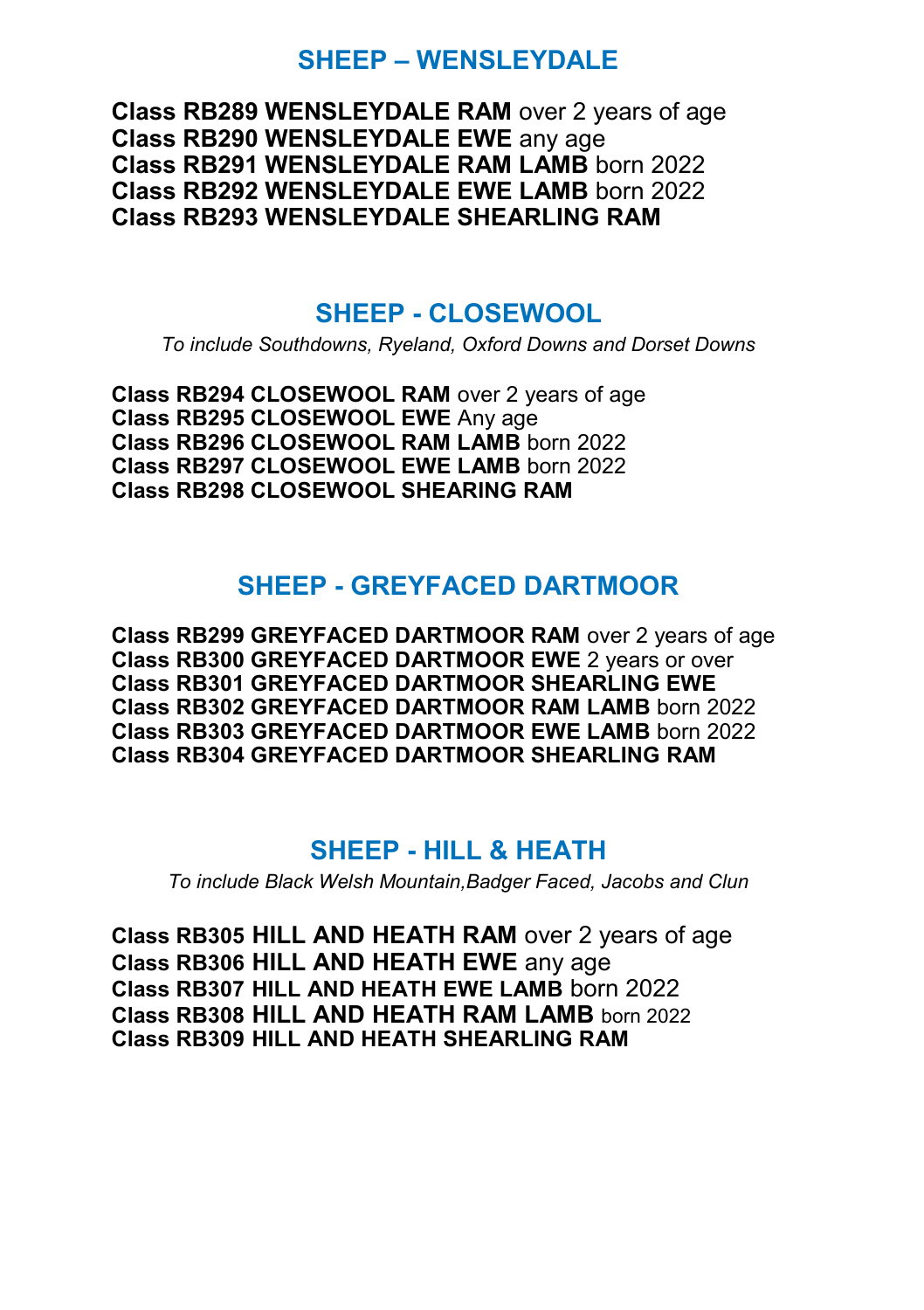# **SHEEP – PRIMITIVE**

**Class RB279 PRIMITIVE RAM** over 2 year of age **Class RB280 PRIMITIVE EWE** any age **Class RB281 PRIMITIVE RAM LAMB** born 2022 **Class RB282 PRIMITIVE EWE LAMB** born 2022 **Class RB283 PRIMITIVE SHEARLING RAM**

# **SHEEP – LONGWOOL**

**Class RB284 LONGWOOL RAM** over 2 years of age **Class RB285 LONGWOOL EWE** any age **Class RB286 LONGWOOL EWE LAMB** born 2022 **Class RB287 LONGWOOL RAM LAMB** born 2022 **Class RB288 LONGWOOL SHEARLING RAM**

SPECIAL PRIZES

178 PERPETUAL CHALLENGE CUP presented by Mr Robert Doman, Craftsman Tailor, Leg Street, Oswestry is awarded for the Champion exhibit in the sheep classes.

179 BROOKLEIGH PERPETUAL CHALLENGE CUP is awarded for the best Wensleydale sheep in Show.

180 THE ALFORD MEMORIAL CUP is awarded for the Champion Grey Faced Dartmoor Sheep.

181 THE YVETTE RICHARDS MEMORIAL TROPHY is awarded for the Champion in the Hill and Heath Section.